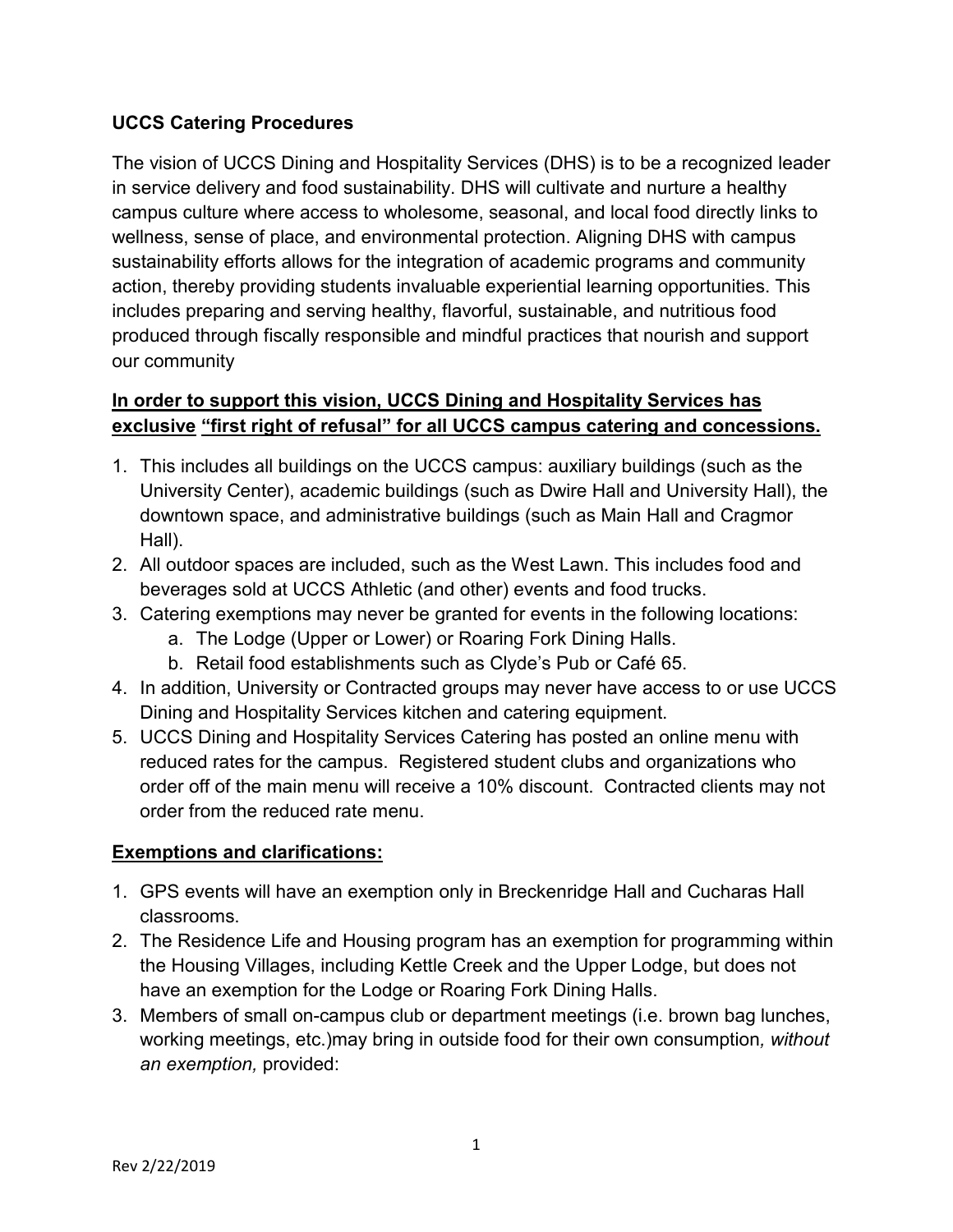- a. Only members of the club/department are present (no other guests or speakers/performers attending).
- b. There is no advertising or marketing of the meeting.
- 4. Department and Student Club Potlucks
	- a. Are permitted within the department's own space or the Student Life office. Groups may not use meeting space in the University Center, Lodge, Cucharas or Breckenridge rooms for this purpose.
	- b. The event is not advertised or marketed.
	- c. UCCS Catering can provide plates/cups/utensils and beverages in these situations for a charge.
- 5. Tabling
	- a. Pre-packaged commercially produced food is allowable for sale or give-away. If sold, advance approval from Dining and Hospitality Services and Event Services is required and sales tax must be collected and reported.
	- b. No homemade food may be sold or given away (bake sales).
	- c. Anything other than pre-packaged food must be coordinated with UCCS Dining and Hospitality Services in advance (e.g. Pancake Breakfast)
	- d. Any pre-packaged food items given away or sold should include a list of ingredients for the purpose of identifying allergens.
	- e. Contracted clients may not sell any food or concessions.
- 6. Donated Catering from DHS
	- a. Club and organizations donation request process:
		- i. Fill out the donation request form in Mountain Lion Connect
		- ii. Maximum \$200 per fiscal year
		- iii. DHS will make decisions on how to allocate funding.
		- iv. The event must be primarily focused to be for UCCS students in order to qualify for a donation.
		- v. Based on staffing availability, DHS donations may need to be picked up by the club.
		- vi. Donation requests must be made 10 business days in advance. Catering orders for donation requests must be placed at least 7 business days in advance of the event.
	- b. Department donation request process:
		- i. Maximum \$200 per fiscal year
		- ii. DHS will make decisions on how to allocate funding.
		- iii. Based on staffing availability, DHS donations may need to be picked up by the department.
		- iv. Donation requests must be made 10 business days in advance. Catering orders for donation requests must be placed at least 7 business days in advance of the event.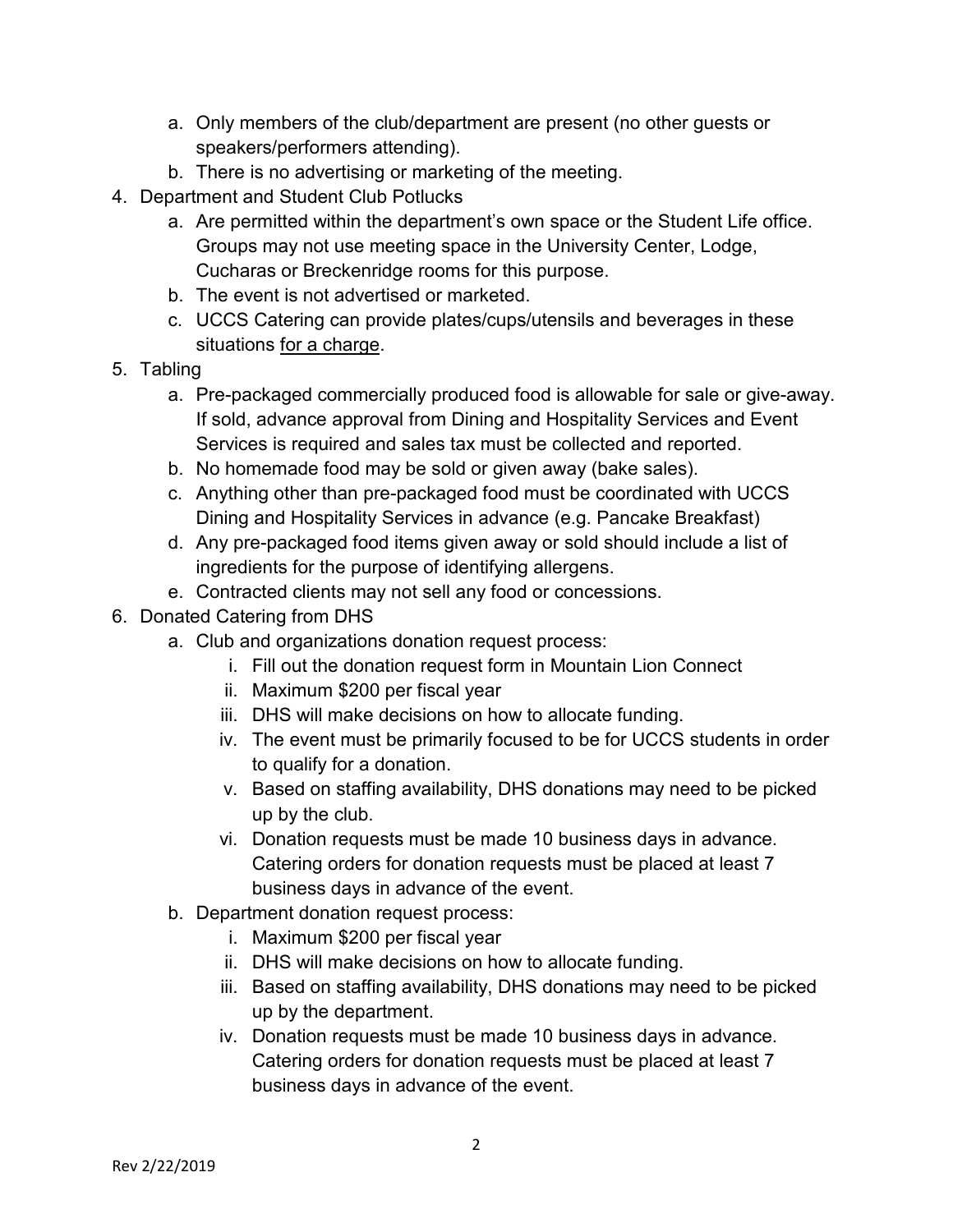- v. Please fill out the donation form on the catering website and send to [the](mailto:the) Catering Coordinator in Event Services.
- c. Contracted events do not qualify for donations from DHS.
- 7. Exemptions
	- a. Exemptions for **donated** food from off campus vendors:
		- i. Departments/Clubs may receive food **donated** from off-campus vendors provided:
			- 1. 100 percent of the cost is covered, and
			- 2. The department/club has a documented plan for food safety,
			- 3. The event is not held in an otherwise restricted space, and
			- 4. UCCS Dining and Hospitality Services is not expected to provide equipment or service items, and
			- 5. A certificate of insurance is required from all off-campus licensed food vendors preparing food on campus for an event two weeks prior to the event.
		- ii. Departments must submit [the](mailto:the) exemption request form to the Catering Coordinator in Event Services at least two weeks in advance.
		- iii. Clubs must submit the exemption request form through Mountain Lion Connect.
		- iv. If the exemption is granted the sponsoring University department or organization must agree to the following terms in writing:
			- 1. All food remains at the appropriate hot or cold temperature throughout the event; and
			- 2. All waste must be cleaned up and disposed of after the event (including removing all waste to external trash dispensers); and
			- 3. All disposable serving items will be of a compostable nature. Styrofoam and plastic cups/utensils are prohibited; and
			- 4. That any use of an open flame to heat dishes requires preapproval from the campus Fire Marshall; and
			- 5. Parking for outside vendors is not provided and guest parking procedures will need to be followed; and
			- 6. All licensed food vendors providing food have submitted liability insurance per University policy, etc.; and
			- 7. Outside licensed food vendors are not permitted to use DHS kitchens.
	- b. Exemptions for food **purchased** from an off campus vendor
		- i. Departments/Clubs may request an exemption to **purchase** food from off campus licensed food vendors provided:
			- 1. The event is not being held in the following spaces: University Center, Upper/Lower Lodge, Roaring Fork, Gallogly, Library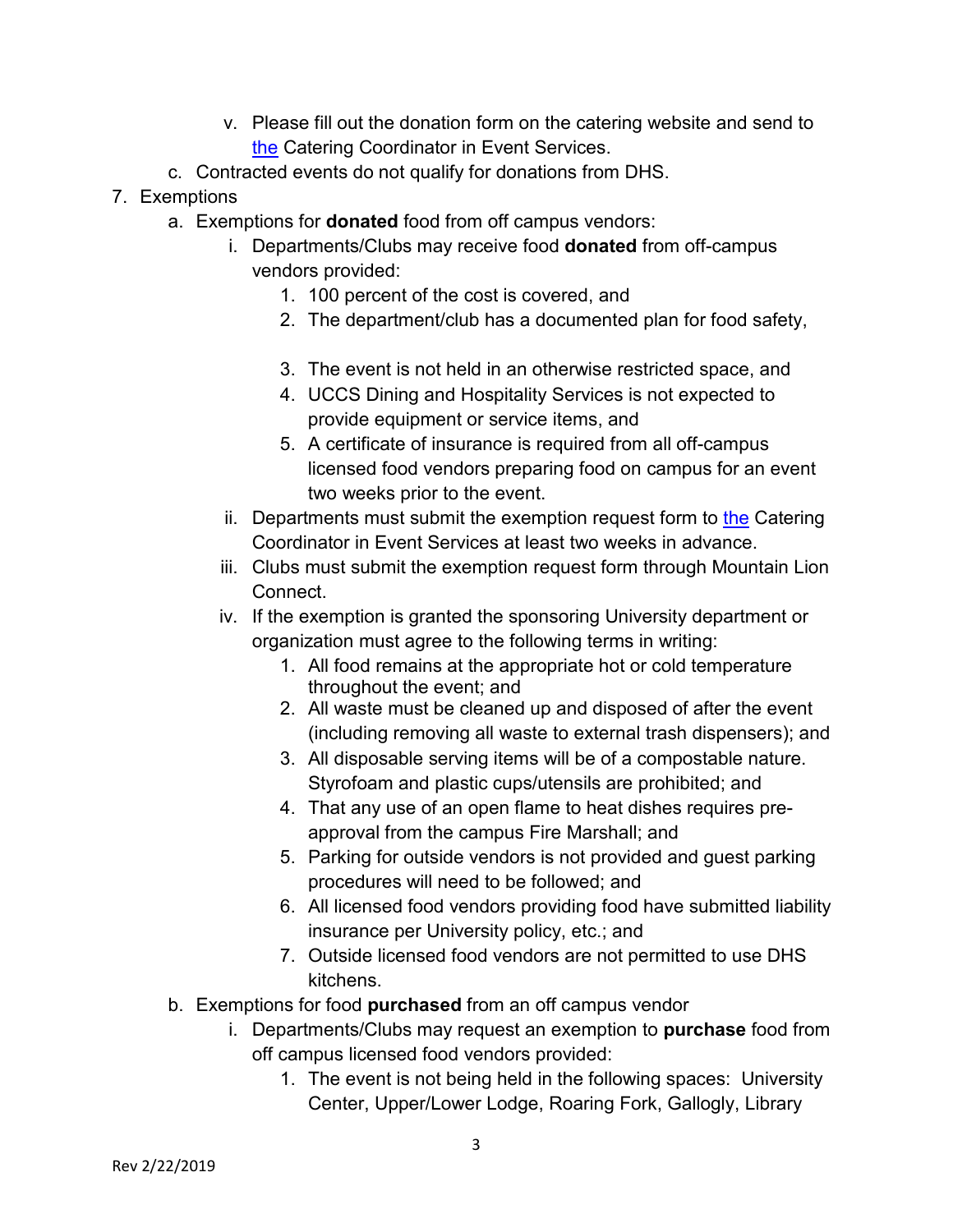Apse, Heller Center Main House, Heller Center Solarium, West Lawn, Daniels K-12, Dwire 204, Downtown Location. No exemptions will be granted in these spaces.

- 2. The order is under \$75 (\$150 for Downtown Location) and the event is outside the spaces listed above. Receipt must be provided.
- 3. If the order is over \$75 (\$150 for Downtown Location) and the event is outside the spaces listed above, an exemption will only be granted if DHS cannot accommodate the order.
- ii. Departments must submit the exemption request form to [the](mailto:the) Catering Coordinator in Event Services at least two weeks in advance.
- iii. Clubs must submit the exemption request form through Mountain Lion Connect.
- iv. If the exemption is granted the sponsoring University department or organization must agree to the following terms:
	- 1. All food remains at the appropriate hot or cold temperature throughout the event; and
	- 2. All waste must be cleaned up and disposed of after the event (including removing all waste to external trash dispensers); and
	- 3. All disposable serving items will be of a compostable nature. Styrofoam and plastic cups/utensils are prohibited; and
	- 4. That any use of an open flame to heat dishes requires preapproval from the campus Fire Marshall; and
	- 5. Parking for outside vendors is not provided and guest parking procedures will need to be followed; and
	- 6. All licensed food vendors providing food have submitted liability insurance per University policy, etc.; and
	- 7. Outside licensed food vendors are not permitted to use DHS kitchens.
- c. Cakes, Cupcakes and Donuts
	- i. For a limited time, cakes/cupcakes/donuts may be ordered through your UCCS event planner; or you may order them from an off campus licensed food vendor without an exemption.
	- ii. If ordered through your UCCS event planner:
		- 1. A 15% service fee will be added to cover placing order, pick-up or delivery.
		- 2. You may provide your own compostable or recyclable plates, napkins and utensils or DHS can provide them at \$1.00 per person.
	- iii. If ordered by the client you do not need to request an exemption.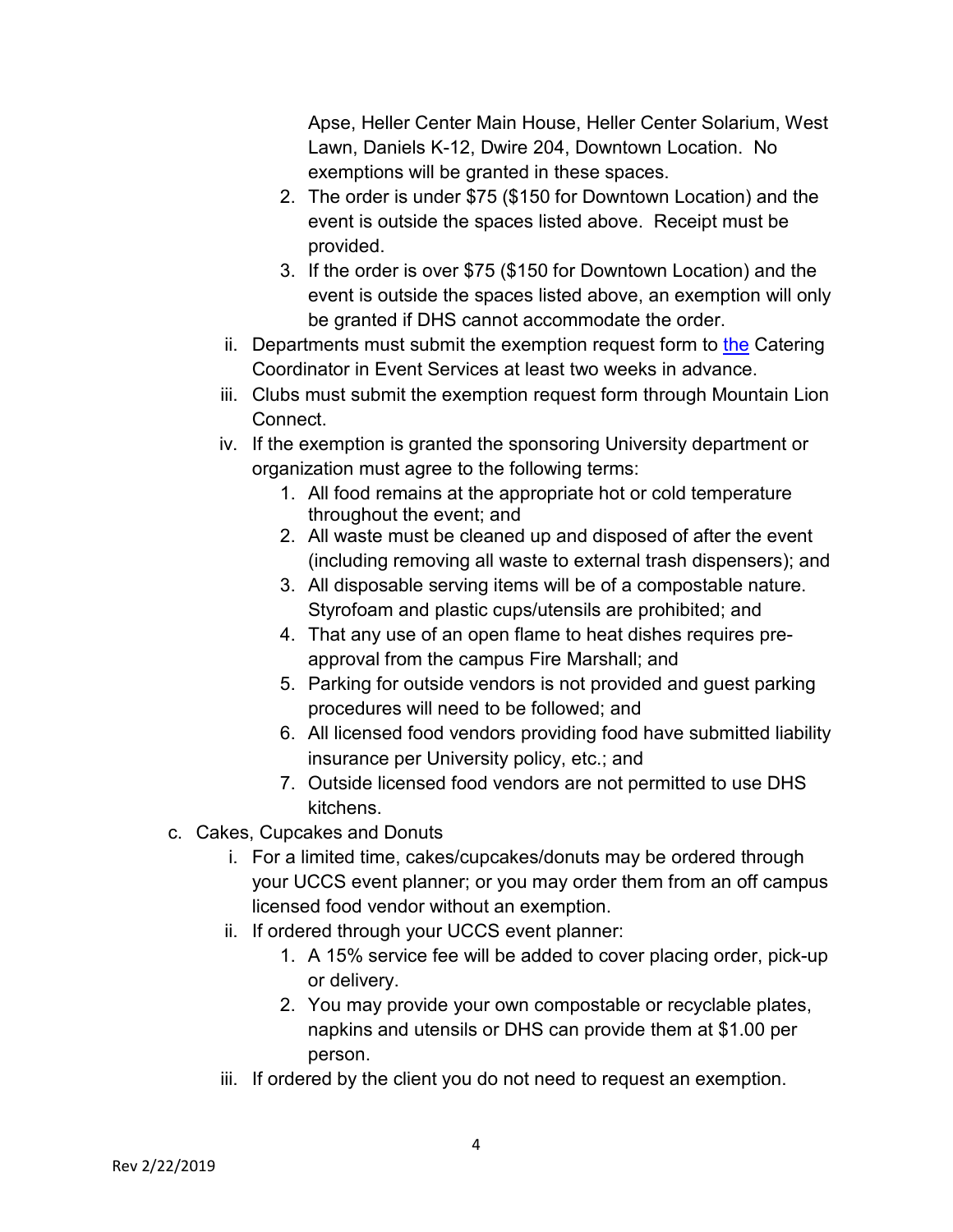- 1. You may provide your own compostable or recyclable plates, napkins and utensils or DHS can provide them at \$1.00 per person.
- iv. If you would like a member from UCCS Catering to cut and serve a cake, a fee of \$1.00 per person will be applied and includes the following:
	- 1. Plates, cups, napkins and utensils.
	- 2. Cutting of cake and placed on plates
	- 3. Utensils to cut the cake
	- 4. Staff
- d. Contracted Clients Ordering Cakes/Cupcakes/Donuts
	- i. Contracted clients are permitted to use their own vendor for cakes, cupcakes and donut orders.
	- ii. If you would like a member of UCCS Catering to cut your cake a cake cutting fee of \$1.00 per person will be applied and includes:
		- 1. Plates, cups, napkins and utensils.
		- 2. Cutting of cake and placed on plates
		- 3. Utensils to cut the cake
		- 4. Staff
	- iii. Clients may supply their own compostable or recyclable plates, cups, napkins and utensils
	- iv. If china is preferred, additional staffing and product charges will be applied.

### **Service Enhancements:**

- 1. Disposable Cups
	- a. If you are having beer and wine donated, there will be an additional charge of \$1.00 per person to provide disposable cups and napkins in addition to the bartender fee. If you would prefer glassware then the full bar glassware fee of \$1.25 per person will be applied.
- 2. Linens
	- a. Our service standard is to include black tablecloths for all food and beverage tables. Linens for guest tables are included with plated meals. Additional linens are available upon request for an additional fee.
	- b. Linen colors, other than black and white, may be available for an additional fee, and are handled as special orders. Special orders need to be placed at least four weeks in advanced. Please discuss this option with your UCCS event planner.
	- c. If you order catering from the Catering on a Budget Menu, linens will not be provided.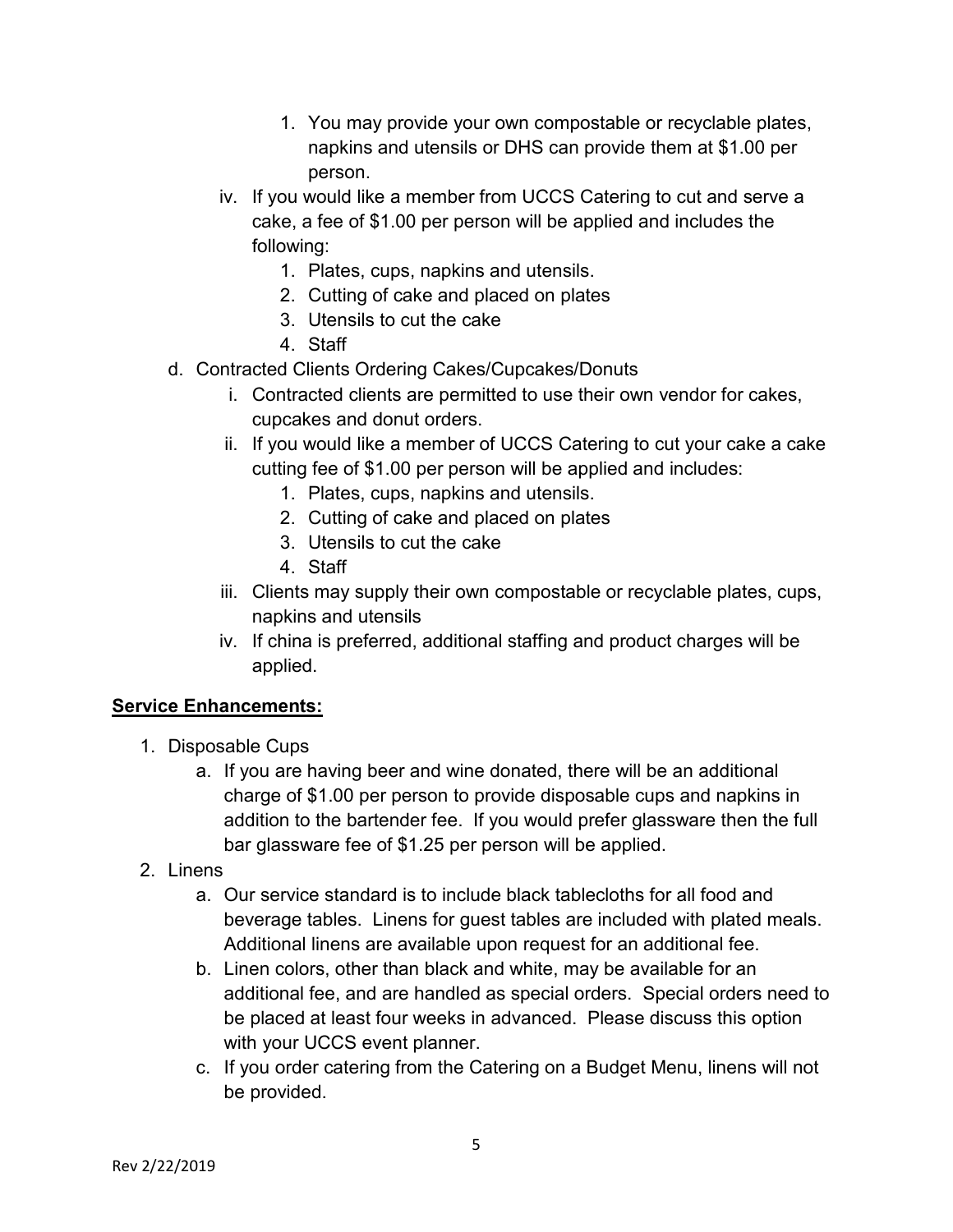- d. Linen orders for standard black and white tablecloths, placed within 72 hours of your event will be charged a \$35 delivery fee.
- 3. Decorations
	- a. Centerpieces, chair covers, table stanchions and numbers, and floral arrangements can also be added to enhance your event.
	- b. All personal decorative items must be taken down immediately following your event.
	- c. Any floral arrangements you have paid for are yours to keep.
	- d. Floral arrangements and other décor may be ordered on your own or through your UCCS event planner. A 15% service fee will be added to the cost of all floral and decorative arrangements/rentals ordered through your event planner.
	- e. Contracted clients may bring in their own floral arrangements. Access to water is available.
	- f. No glitter, confetti, or other small decorations are permitted in any space.
- 4. Other Enhancements
	- a. Bar china service
	- b. Champagne glassware and service

# **Service Staffing Recommendations:**

- 1. Cocktail Reception and Passed Hors D'Ouevres
	- a. A cocktail reception is often designed as a "flow through event" your guests arrive, and move through the space in a fluid nature, stopping momentarily to sample the culinary delights and beverages that are brought round the room and to their fingertips. For this kind of service, we recommend 1 server for every 20-30 guests, and one stationary bartender for every  $70 - 100$  guests.

# 2. Seated Dinner

a. There is nothing quite like a well-executed dinner service. Meant to reflect the type of dinner service you'd receive in a 5-star restaurant, a seated dinner allows for intimate contact between guests while sharing a meal. Waitstaff will wine and dine your guests while they kick up their heels and enjoy their meals. For this kind of service, we recommend 1 server for every 10-12 guests. For dedicated wine service, we recommend 1 bartender/wine steward for each 30-40 seated guests (unless your meal includes multiple wine pairings, which would merit additional wine stewards).

## 3. Stationary Food/Buffet Dinners

a. Don't like being tied down? Or are you working with limited space? Food Stations or Buffet Dinners allow your guests to customize their meal by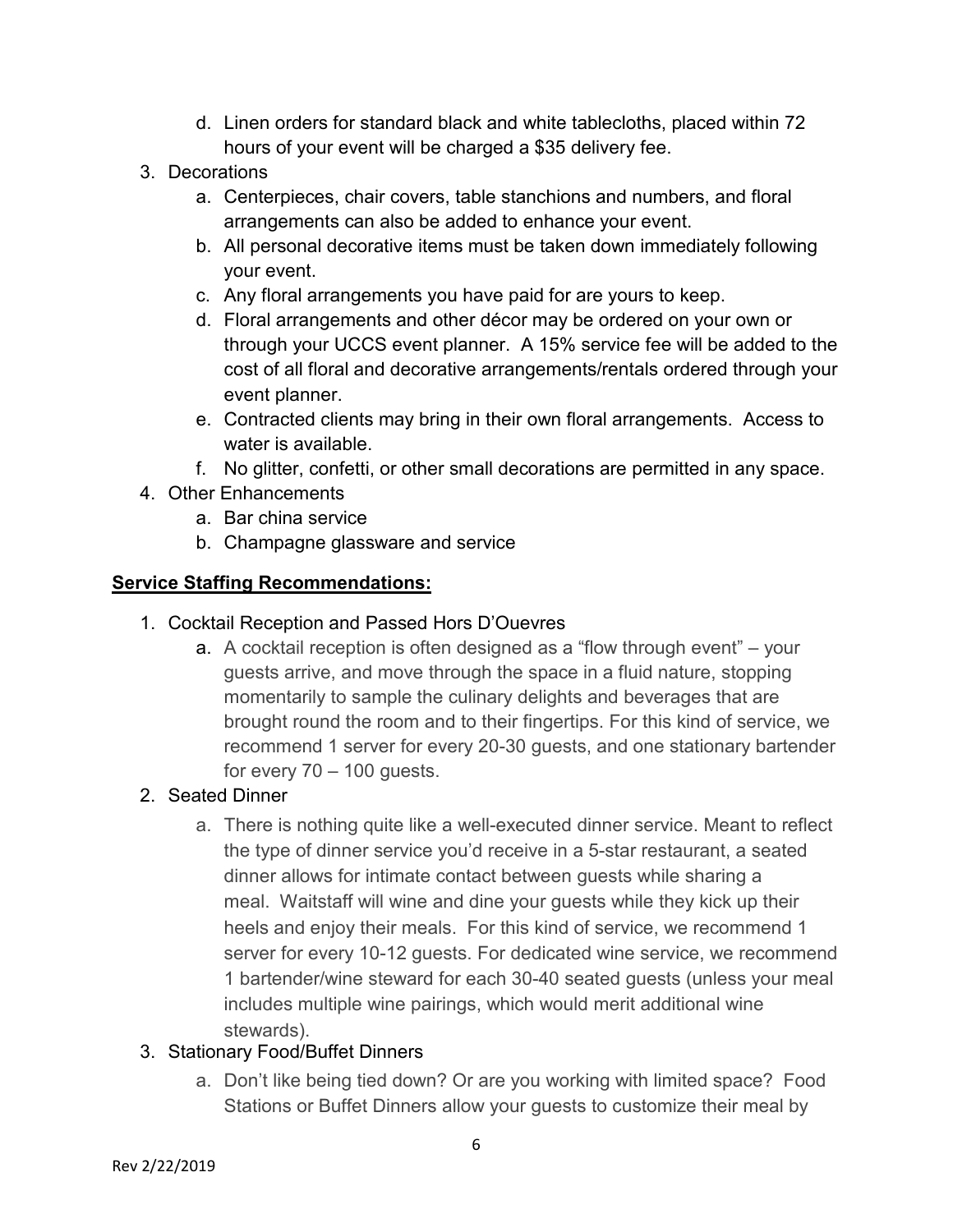sampling a wider variety of the fare you've provided. They'll get a chance to mingle while doing so and will still have our waitstaff to depend upon for questions and cleanup. For this type of service, we recommend 1 server for every 20-30 guests.

- 4. Family Style Dinner Service
	- a. There is nothing quite like a family style dinner service to allow you to break bread with your guests. Large platters and bowls are served to each table for guests to help themselves to their meal and transfer it onto their own plates. This enables a more relaxed dining atmosphere and imparts a communal dining experience upon your guests. Waitstaff will remove and replenish platters and bowls as needed and remove plates and cutlery as your guests finish. For this kind of service, we recommend 1 server for every 10-15 guests. In order to provide beverage service for a family style dinner, we recommend 1 bartender/wine steward for every 30-40 seated guests (unless your meal includes multiple wine pairings, which would merit additional wine stewards).
- **5.** Meals requiring a higher level of service, such as additional courses, cake cutting, hand-passed appetizers, non-pre-set courses, champagne toasts, limited turn-around times for clearing, mid-event table re-arrangement, among others, will incur additional charges.
- 6. We require a bartender when alcohol is served.
	- a. One bartender for every 75 guests for Beer and Wine service.
	- b. All bartenders must be provided by UCCS Catering (4 hour minimum includes setup and cleanup).
- 7. For events off campus that do not include a minimum order of \$300 of DHS catered food:
	- a. Bartender fee is \$150 for the first 4 hours and \$25 for each additional hour
	- b. A delivery charge of \$75 is assessed
- 8. DHS Catering does not add an industry standard service charge to campus affiliated events. We also do not charge gratuity.

### **Dietary Restrictions:**

All dietary concerns and restrictions should be identified and communicated to your UCCS event planner at the beginning of the booking process. UCCS Catering will make every effort to accommodate any dietary restrictions or allergies with proper notice. The person(s) with restrictions or allergies needs to be responsible to monitor their own situations, and choose the best options available to them.

## **Alcohol:**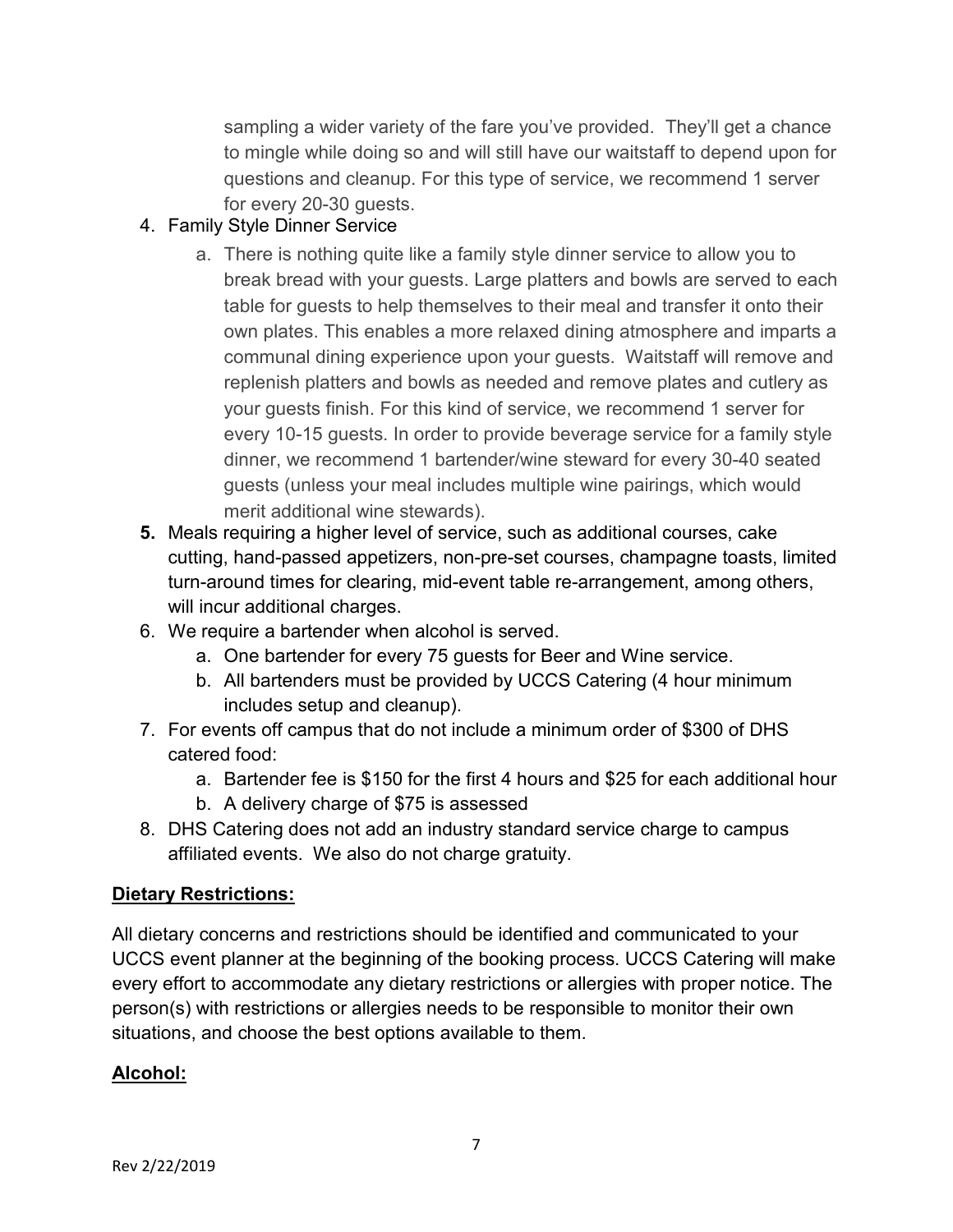Please refer to UCCS Policy 100-003:

<http://www.uccs.edu/Documents/vcaf/policies/100-003Alcohol2013.pdf>

- 1. Alcoholic Beverage Authorization Form: Must be completed and submitted at least two (2) weeks prior to the event. Alcoholic beverage service will not occur at any event without this form being signed.
- 2. General Information:
	- a. Persons under twenty-one (21) years of age cannot legally possess or consume any alcoholic beverages. The furnishing of alcoholic beverages to underage persons is prohibited.
	- b. Alcohol cannot be consumed or carried in open containers on any University street, parking lot, sidewalk, alley, hallway, public lounge, or any unauthorized public area.
	- c. Alcohol may not be served unless non-alcoholic beverages (in addition to water) and food also are served. Food and non-alcoholic beverages must be available in sufficient quantities:
		- i. A meal offered in a seated or buffet style, or
		- ii. A reception including substantial protein based hors d'oeuvres, snacks, and finger foods, or
		- iii. Sufficient quantities of food (per State of Colorado Department of Revenue code) provided throughout the event as determined by the Executive Director of Auxiliary Services or his/her designee
	- d. Last call will be a half hour prior to removal of food from the event and will be noted on your Banquet Event Order.
	- e. The total amount of time for alcohol service cannot exceed six hours in one day.
	- f. Anyevent with alcohol service may require at least one dedicated UCCS police officer or security guard, the final amount and type to be determined by and be at the sole discretion of UCCS Police. The event host is responsible for labor cost per officer/security guard of \$45 per hour.
	- g. Service will be refused to obviously intoxicated or belligerent guests or patrons. Failure to comply with University personnel will result in guests being removed from the event and/or ending the event early.
- 3. Service of Alcohol on Licensed Premises: *The University Center, Gallogly Events Center, Dwire Hall 1st and 2nd floors, Ent Center for the Arts, and University Center Upper Plaza* are licensed for the sale of alcohol.
	- a. Alcoholic beverages may be sold and served on licensed premises. University or host may charge an entrance or admission fee to the event. Additional room rental charges may be applied.
	- b. Alcoholic beverages must be provided by Dining and Hospitality Services or may be donated by a wholesaler. The wholesaler must provide a zero balance invoice 72 hours prior to the event.
	- c. All alcoholic beverages must be served by TIPs Certified Dining and Hospitality Services employees.
- 4. Service of Alcohol on Unlicensed Premises: *The Lodge, Roaring Fork, Cucharas Heller Center, Kraemer Family Library, Osborne Center for Science and*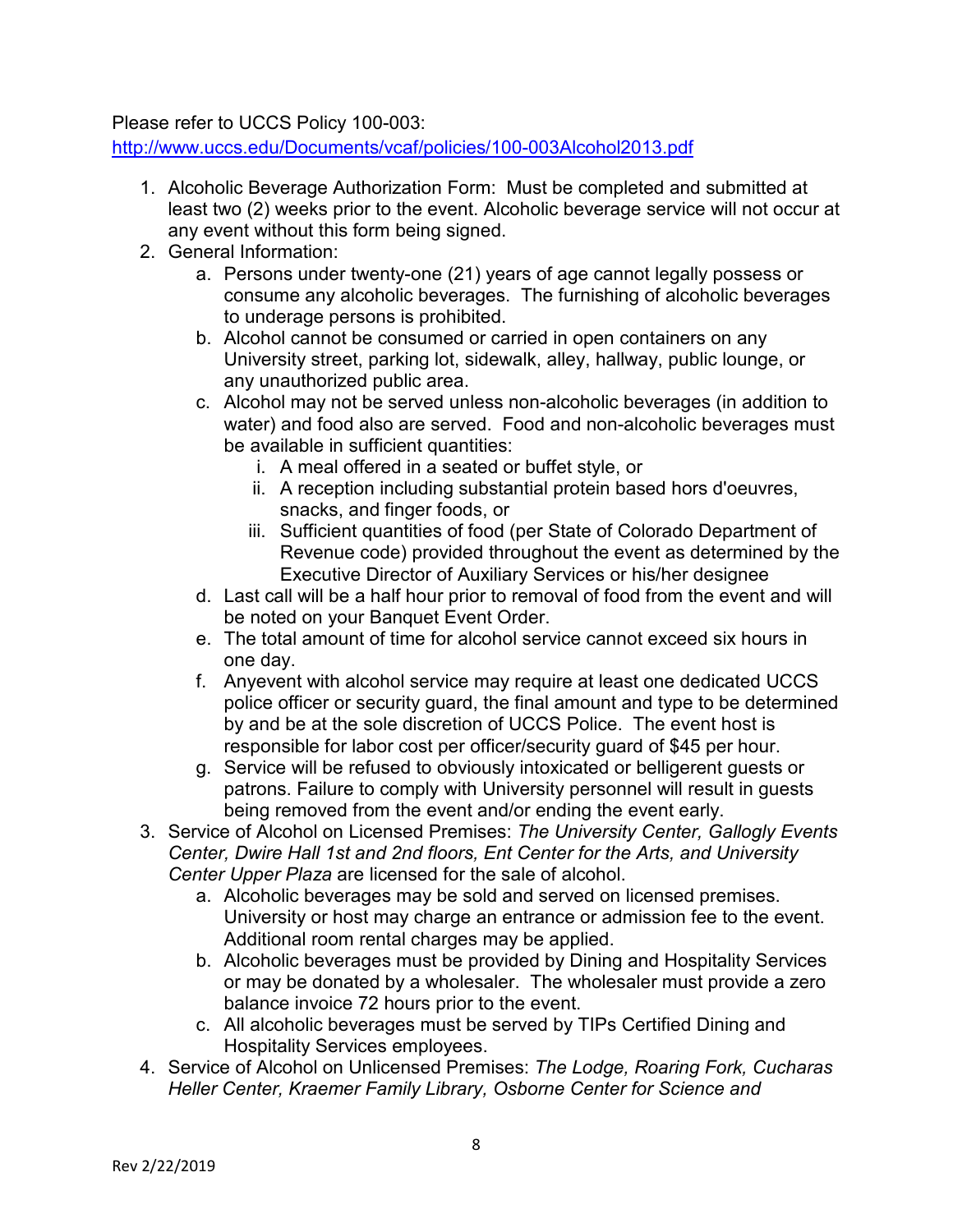*Engineering, University Hall, Columbine, Centennial Hall, Academic Office Building, Downtown Location and the Lane Center* are unlicensed premises for the sale of alcohol.

- a. No alcoholic beverages may be sold on unlicensed premises. Neither the University nor host may charge an entrance or admission fee to an event where alcohol is provided.
- b. Alcoholic beverages may be served on unlicensed premises with prior written authorization, but will not be provided by Dining and Hospitality Services.
- c. All alcoholic beverages must be served by TIPs Certified Dining and Hospitality Services employees.
- d. The amount of alcoholic beverages to be served will be agreed upon by the parties in the Alcoholic Beverage Authorization Form prior to the event's commencement. No additional alcohol may be brought into the event beyond what is agreed upon in writing.
- e. Donated alcohol must be delivered to the venue at least one hour before event start time.
	- i. Unopened alcohol will be taken by the client after the event.
	- ii. Opened alcohol will be disposed of by DHS.

# **Tastings**

- 1. A complimentary tasting sample may be provided at Dining and Hospitality Services' discretion for the following types of events/menus
	- a. Events hosting more than 125 guests
	- b. Plated or custom menus
- 2. Tastings must be arranged and occur 30 days prior to the event.
- 3. The event coordinator will work with the client and Executive Chef to determine the tasting food selection.
- 4. The complimentary tasting is for two people. The additional fee for more than two people is \$15 per person.

# **Food Safety:**

- 1. Due to health regulations, and for the safety of our guests, food not consumed may not be taken from catered events. All leftover food remains the property of UCCS Catering as per the Department of Public Health.
- 2. Department-run BBQs are not permitted for food health and safety.
- 3. A two hour event time is industry standard for food safety at event.
	- a. Perishable food and beverages are not permitted to stay at an event longer than two hours.
	- b. Non-perishable food and beverages may stay at an event longer than two hours may require a refresh and will incur a cost. This must be prearranged with your event coordinator.

# **Ordering Guidelines**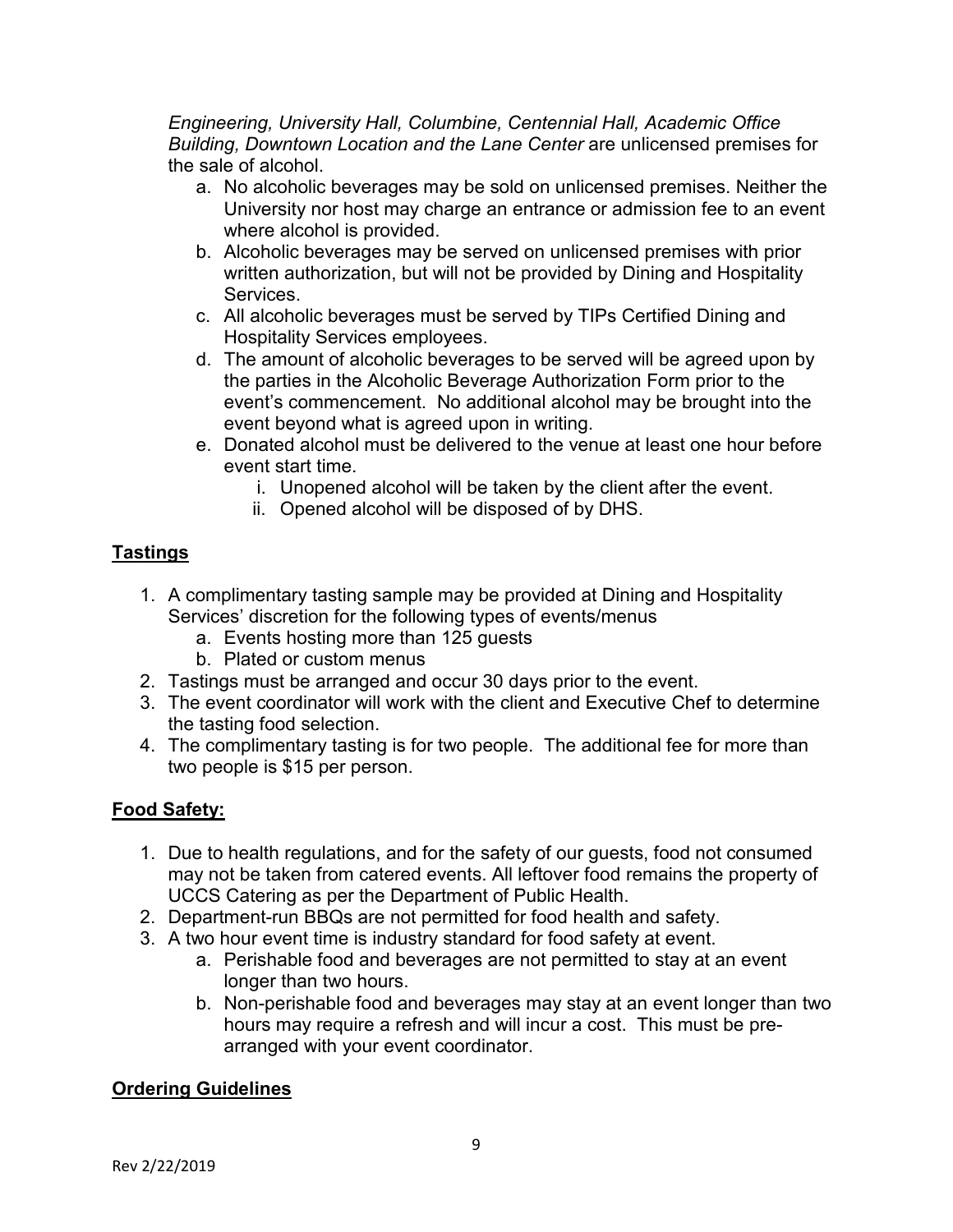- 1. Suggested Food and Beverage Quantities:
	- a. Hors d'oeuvres
		- i. With Dinner: 4-8 hors d'oeuvres per guest, 2-3 drinks per guest
		- ii. Without Dinner: 8-12 hors d'oeuvres per guest, 2-3 drinks per guest
	- b. Beverage
		- i. Estimate 15 people per gallon
	- c. Any on site additions to your confirmed order is at the discretion of the event staff and may not be able to be accommodated.
- 2. Catering is available year-round with the exception of the following dates:
	- a. Thanksgiving weekend
	- b. Christmas Eve through New Year's Day (December 24-January 1)
	- c. All major University holidays when the University is closed
- 3. Contracted Dining Rate Categories
	- a. 0-2 years no charge
	- b. 3-10 years half price
	- c. 11 and up full price
- 4. Unscheduled return trips due to late meetings, locked facilities or rooms, or other reasons that prevent catering staff from accessing rooms may incur an additional \$25 delivery fee.
- 5. Preliminary menu arrangements can be made no earlier than six (6) months prior to the event date but must be made at least seven (7) business days in advance. UCCS Dining and Hospitality Services strongly encourages submitting preliminary menu arrangements as early as possible.
	- a. If you are interested in a customized menu for your event the Catering Coordinator will work directly with the chefs to help you design a memorable meal. Requests for customized menus must be received at least three weeks in advance of the event date.
	- b. UCCS Catering may limit services during peak times in order to maintain high levels of service to all parties.
	- c. Menu prices are subject to change.
	- d. All catering menus and pricing are guaranteed from the point the catering order is confirmed and for contracted events, when the catering deposit is received.
	- e. The total quoted for your specific event will not change unless you make adjustments to the original event plan, food, and/or services within 30 days of your event. This does not include making changes to your final guest count.
- 6. Events that do not reach the \$75 minimum food and beverage order will be subject to one of the following: self-pick-up by the client at Roaring Fork Dining Hall or a \$25 delivery charge. You may also request an exemption if it meets the guidelines.
- 7. To ensure appropriate service preparation, all changes referring to the menu, guest count and event arrangements must be finalized three **(3) business days** prior to your event (the event day is not included in the calculation).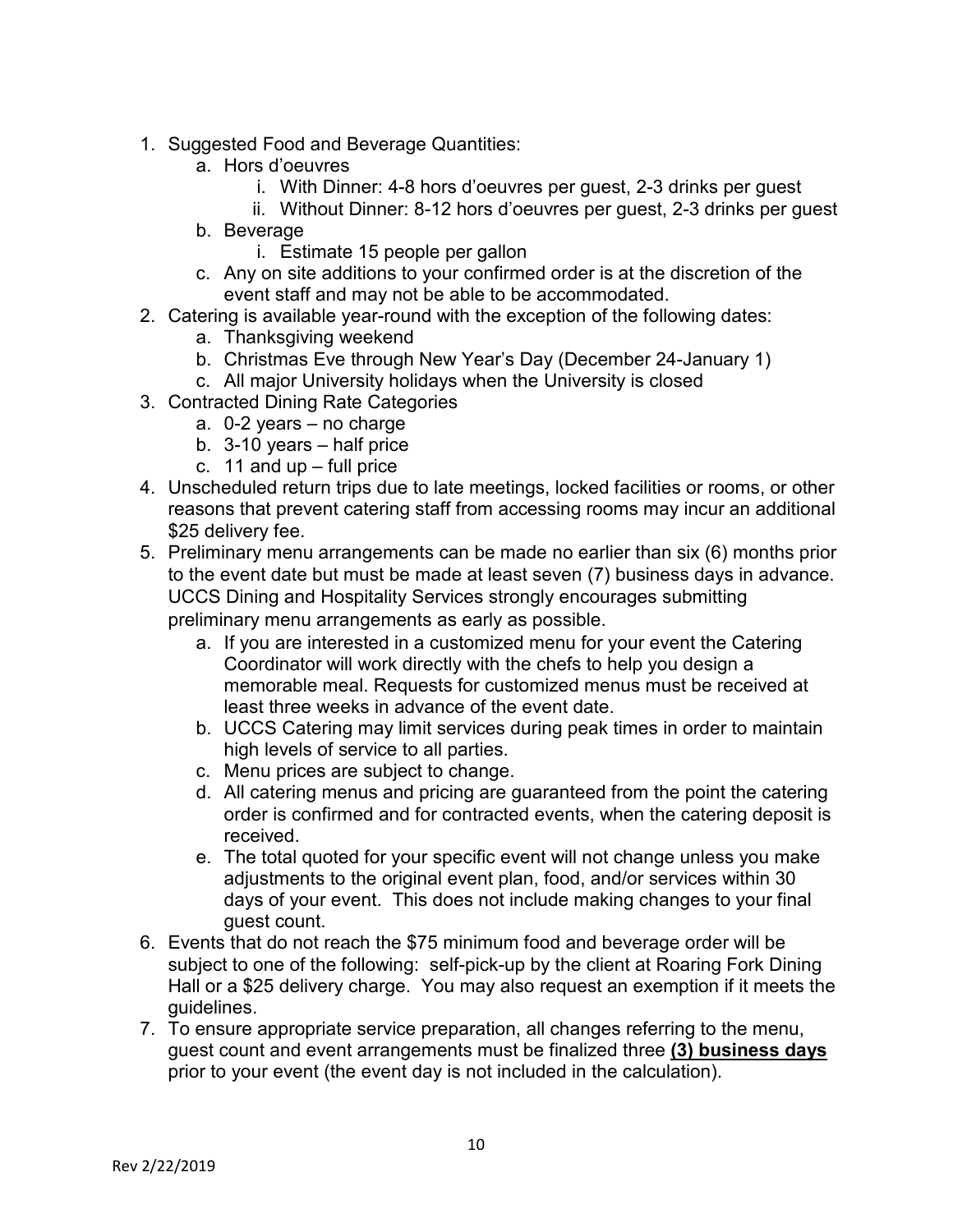- 8. Any decrease in the number of guests made after the guarantee deadline will not reduce the quoted cost of the event. If the number of guests exceeds the guarantee, the client will be charged for the actual number attending. If a final guarantee is not submitted, the original contracted guest count will be used for billing purposes.
- 9. All menu prices are based on a single drop-off and breakdown. A replenishment fee of \$25 will be charged for each occurrence to cover transportation and labor costs. The charge is in addition to the cost of any additional food or beverage requested. This service will be provided whenever it does not interfere with other scheduled events.

### **Pick-Up Orders**

If you are picking up an order from Roaring Fork, you must contact the kitchen 15 minutes before your planned arrival (719-255-6343). You will report to the loading dock on the NW side of the building. Walk up the ramp of the loading dock and enter the building. Walk through the double doors. A member of the DHS staff will assist you with picking up your order.

### **Late Orders:**

DHS strives to accommodate all orders; however, a late order decreases our ability to provide adequate service and supplies. Our desire is to give each client quality service, and in turn this may mean declining business based on high booking volume. Events placed less than 7 business days out will be assessed a late booking fee equal to 20% of the total order with a minimum of \$25. There may also be additional charges for procuring food and scheduling staff based on the complexity and timing of the event. Some menu items may not be available on short notice.

In order to avoid a late charge we have developed a last minute menu for selection. Please reference this menu on the Catering website.

### **Cancellations:**

General:

- 1. Events or menu items cancelled or changed after booking may be subject to charges based on what cannot be absorbed into ordinary production.
- 2. Cancellations must be received 5 business days in advance.

Weather-Related:

- 1. On days with extreme weather conditions that may result in campus closures, catering or event staff will contact you with a deadline cancellation time.
	- a. UCCS Catering reserves the right to modify service.
	- b. Orders cancelled within the designated time frame will incur no charges (deposits will be refunded or held for a future event).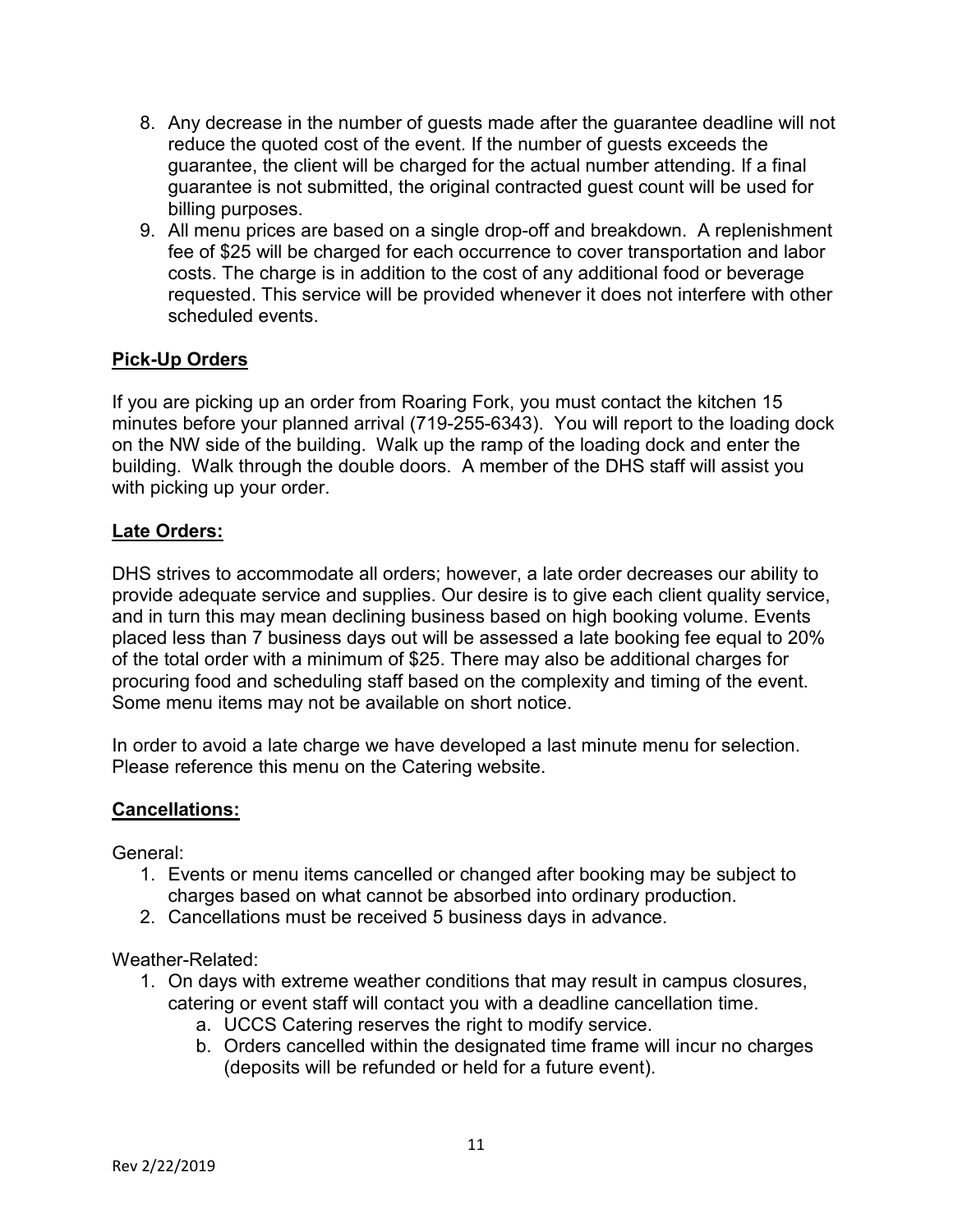- 2. Events cancelled due to extreme inclement weather resulting in an official University closure will not incur any fees.
	- a. For events cancelled due to inclement weather without an official University closing, the customer will be responsible for any special orders and costs that cannot be absorbed into normal production.

## **Deposit**

No deposit is required for non-contracted events, as long as a speedtype has been provided to your event coordinator when placing the order.

For contracted clients, 50% of the total amount of estimated catering and room charges are due at the time the contract is delivered, and 10% administrative service charge is added to all orders. Tax exempt organizations are required to provide a tax-exempt certificate prior to their event.

## **Payment**:

For contracted clients, final payment is due within 30 days after your event. After 30 days, late fees in the amount of 5% of the total invoice will be applied if payment is not received. Contracted events will also be charged sales tax, etc. Non-profit groups must submit their tax exempt number during the booking process.

For non-contracted events, please provide your speedtype prior to your event date. Your speedtype will be charged no later than 10 days after your event is complete.

### **Green Your Event**

DHS is committed to sustainable practices throughout its operations. Supporting local artisans and farmers, we seek out the best possible ingredients and pride ourselves on developing menus that are appropriate for each client, catering environment and season.

We are able to adjust menu offerings to suit your eco-friendly wishes. Sustainable seafood, free-range chicken, grass-fed beef, Colorado cheeses, and local produce when in season are just some of the sustainable options possible. Due to the cost of these items, menu prices will be higher.

DHS has great awareness of the importance of reducing our clients' and our own carbon footprint, and is the leader on campus for green catering.

Sustainable Catering Practices:

- Recycle cardboard, metals, paper, and plastic via UCCS's single-stream collection method;
- Source Local and/or organic food and beverages when available or appropriate;
- Offer sustainable fish, grass-fed beef and free-range chicken upon request;